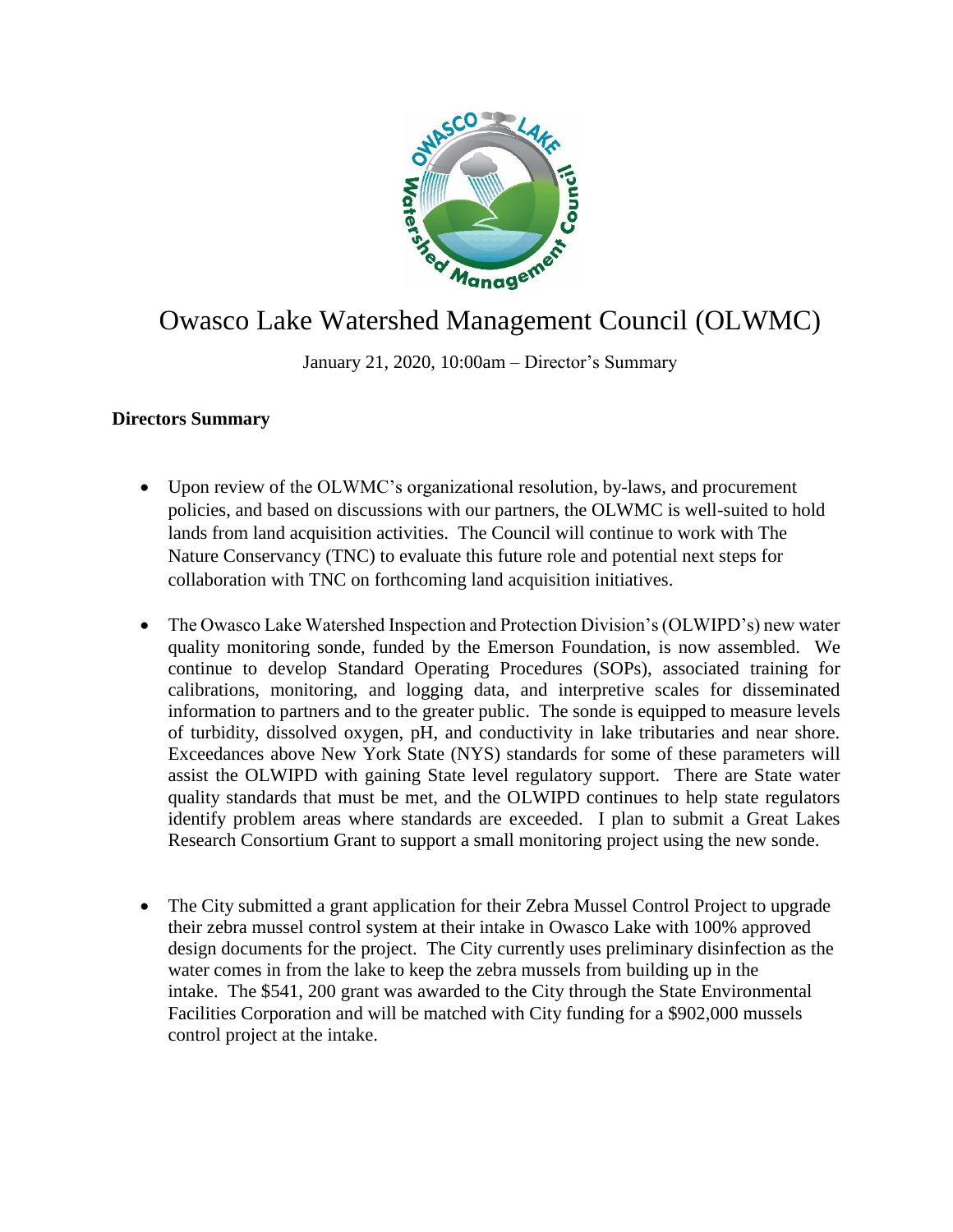- A partnership with the Owasco Watershed Lake Association (OWLA) on their proposed 2020 watershed pollutant source monitoring projects has been established. Proposed monitoring projects, submitted to foundations French and Metcalf, were awarded funding. OWLA's collaboration with the OLWIPD, using the Division's WQ sonde, will offer important monitoring data for identifying watershed pollutant sources in 2020. OWLA is making great strides in building community relationships, identifying sampling locations, and developing sampling protocols for their 2020 sampling season.
- In partnership with OWLA the OLWMC will use marketing strategies to improve public understanding of watershed science, the impact of land use activities, and land use modifications to better protect water quality. As the Council's Education Coordinator, Watershed Inspector, Kaitlyn Shanahan, will meet with various stakeholders to help build the outreach campaign. OWLA and the OLWMC want to recognize good watershed behavior and increase an awareness of the many things that people are already doing to protect water quality. The OLWMC and OWLA will work collaboratively to develop a proposal for the 'Be Watershed Aware' Campaign.
- Acknowledging the established dependency between the occurrences of HABs for receiving water bodies and watersheds with relatively low forested land areas, we continue to target a National Fish and Wildlife Foundation (NFWF) grant to support habitat and forestry initiatives in the Town of Owasco, partnering with Urban Forester Dr. Walt Aikman. The grant is called the Urban Waters Restoration Grant Program. We are looking to collect hyperspectral imagery as a part of a greater assessment of a connective corridor that can support an inventory of features and areas that may need improvement in the greater watershed. Dr. Aikman has made great headway gaining credentials for the Town that will make it increasingly eligible for new funding sources within the urban forestry category. Further, we identified and worked collaboratively on an Arbor Day Foundation grant to support tree planting at the Town of Owasco Elementary School. Dr. Walt Aikman received partnership letters from the Principal, Superintendent, and Town Supervisor and submitted the application for funding. The application included a community education component and a tree planting event at the Americans with Disabilities Act (ADA) compliant playground. I encourage our other watershed municipality representatives to work through the 'Tree City USA" credential to prepare them for future funding initiatives where that credential is important.
- I had a productive introductory meeting with Joe Nehme, Central New York Regional Director or Senator Schumer's Office. The Senator will continue to advocate for more HABs mitigation related funding opportunities, and Joe offered his support for our initiatives. Letters of support for forthcoming projects from the Senator's Office may increase the Council and Council partners' standing on watershed restoration and HABs mitigation relates projects.
- Partners for Healthy Watersheds, a Farmers-based water quality protection advocacy group, was welcomed for an introduction and presentation with the OLWMC at an upcoming meeting. Developing a partnership and relationship with 'Partners' is an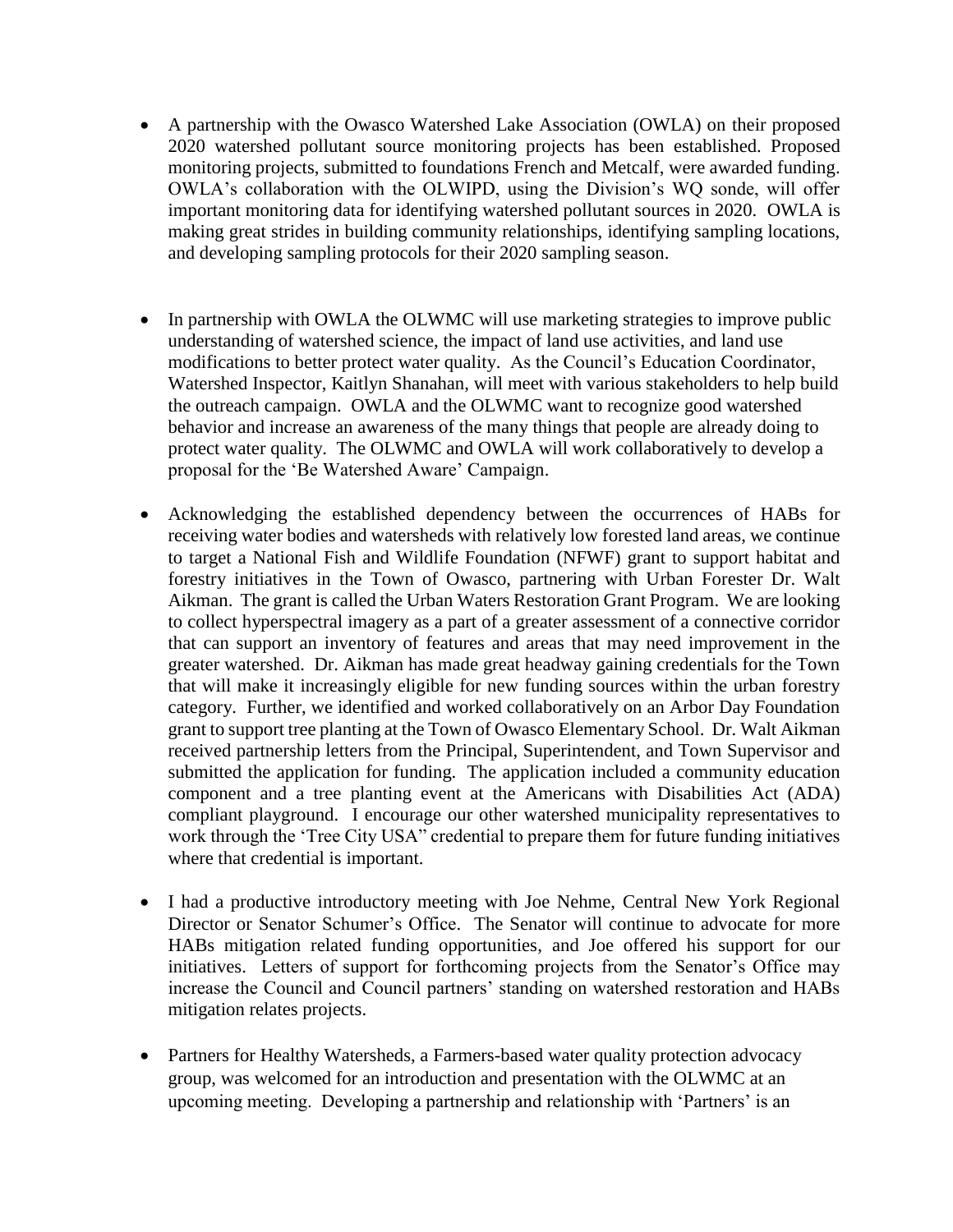important step towards a collaborative approach where sharing ideas on pollutant controls and land use management practices can support the preservation of lake water quality.

- The consultant group, ESSRE, is working through the project scoping logistics for presenting a pilot demonstration proposal for the Nano-enhanced P-removal system at Moravia waste water treatment plant (WWTP). They have the sizing and the proposal assumptions drafted. The Village and WWTP engineers are comfortable with a plug-in pilot that would generate P-removal data in 2020.
- Supervisor of the Town of Fleming and Director of the OLWMC, Don Oltz, communicated the Lincoln Dairy Concentrated Animal Feeding Operation (CAFO), located in part on Dugall Road in Fleming, but mostly in the Cayuga Lake Watershed, is planning on doubling the size of its herd from ~4000 to ~8000 cattle. On average, a dairy cow produces 82 pounds of manure per day per 1000 pounds live weight. Thus a Holstein (~1400 pounds) cow produces 115 pounds of manure per day or approximately 21 tons per year. Based on these estimates, a dairy farm that increases its head of cattle from ~4000 to ~8000, stands to double its manure production from ~460,000 lbs/day to nearly 900,000 lbs/day, generating ~168,000 tons manure/year. As a local advocate for water quality and an active Director for the Council, Mr. Oltz shared his concerns about where all the manure can go without polluting the land and discharging into the lake. From making contact with the New York State Department of Environmental Conservation (NYSDEC), we were informed Lincoln Dairy has a CAFO Permit, and for expansions of 20% or more per year, the farm would have to update their Certified Nutrient Management Plan (CNMP) and notify NYSDEC. The farm will be required to have the land base to support the additional animals from a feed/crop and a manure application standpoint. Based on estimates for manure production from increasing the operations head of cattle by two-fold, Mr. Oltz is concerned whether state permitting guidelines are enough to protect Owasco's at risk watershed/lake. Watershed steward and coordinator for the Cayuga Lake Watershed, Hilary Lambert, recruited a small group of local residents concerned about water quality issues to start sampling along Yawger and other creeks on Cayuga Lake's east shoreline that flow adjacent to the Lincoln Dairy Farm. This team was trained to professional standards at the Community Science Institute (CSI), Ithaca NY. Hilary copied CSI's outreach coordinator, Nathaniel Launer, on this topic, and she was informed the group will continue monitoring at this site and downstream to Cayuga Lake during 2020. These data can be used to express concerns to NYSDEC and other agencies. Data for that location show high levels of total phosphorus, E.Coli, and nitrate+nitrite nitrogen, similar to other tributaries located in agricultural areas. Graphical water quality information can be viewed on the location page for each monitoring location. Here is the link to the Yawger Creek Large location Ridge Ridge location

page: [http://database.communityscience.org/monitoringlocations/482.](http://database.communityscience.org/monitoringlocations/482)

• Tompkins and Cayuga Counties' Soil and Water Conservation Districts plan to present to the OLWMC in February and March, respectively, on 2019 project outcomes and project outlooks for 2020.